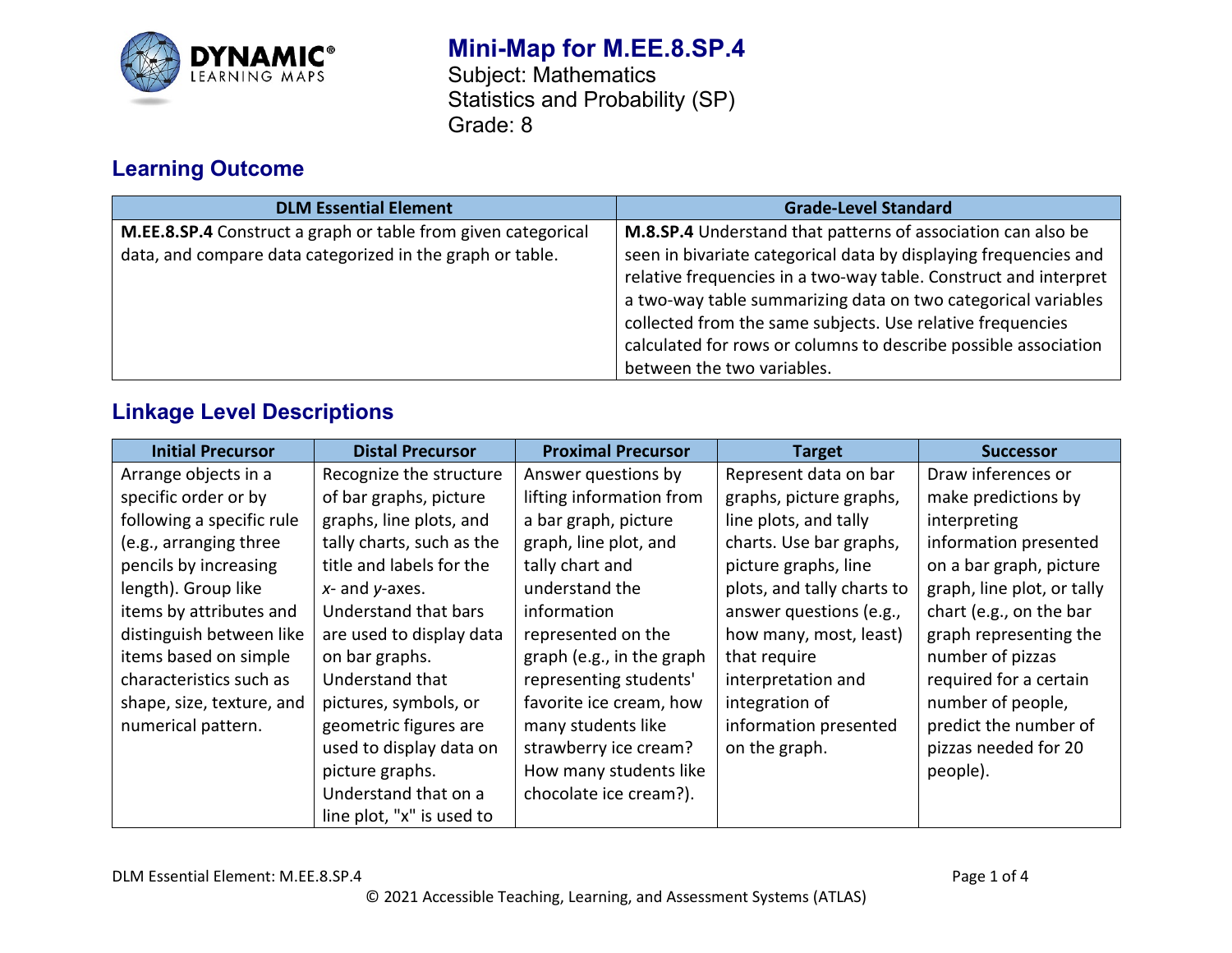| <b>Initial Precursor</b> | <b>Distal Precursor</b> | <b>Proximal Precursor</b> | <b>Target</b> | <b>Successor</b> |
|--------------------------|-------------------------|---------------------------|---------------|------------------|
|                          | represent the data      |                           |               |                  |
|                          | values, and tally marks |                           |               |                  |
|                          | are used to represent   |                           |               |                  |
|                          | data on a tally chart.  |                           |               |                  |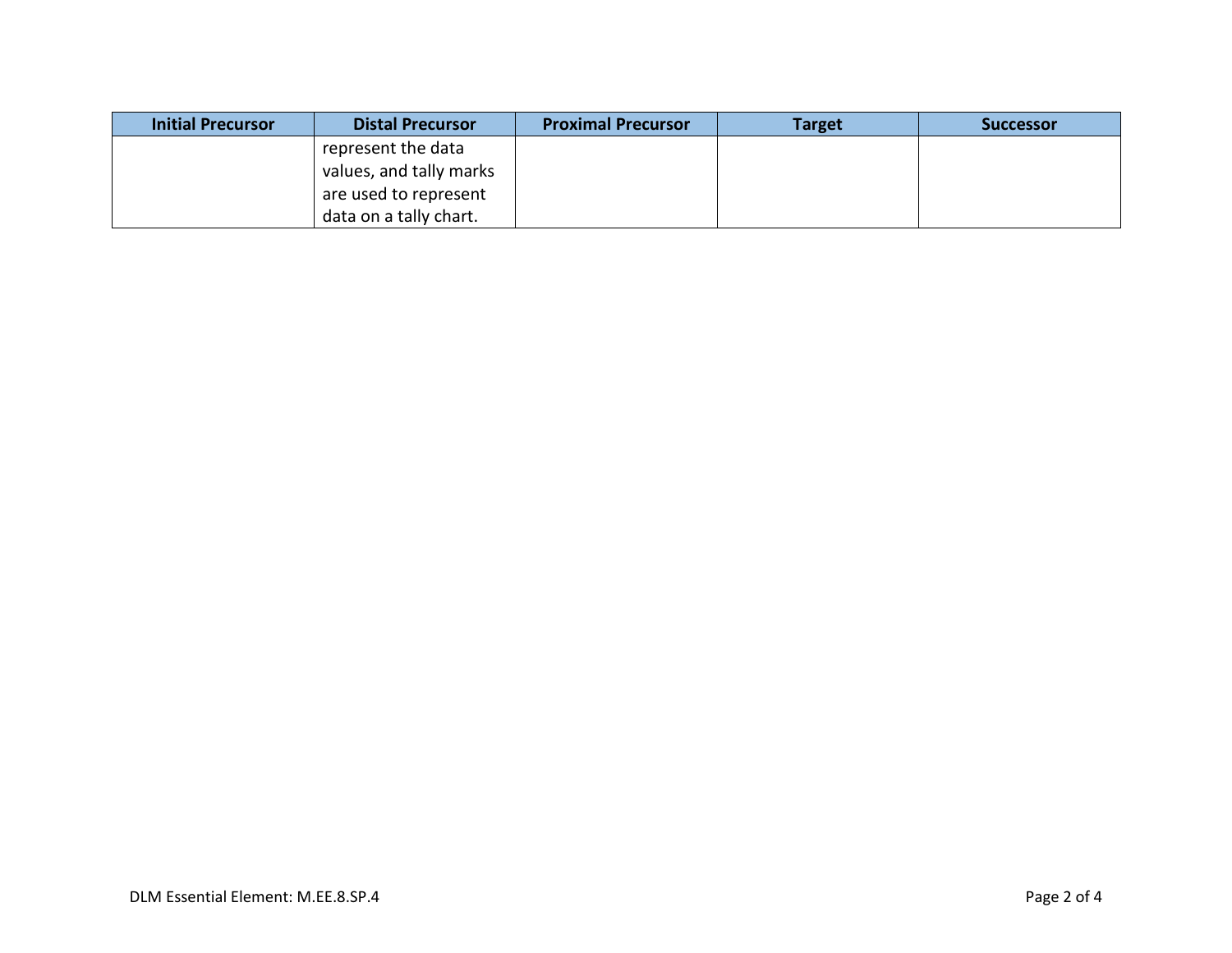### **Initial Precursor and Distal Precursor Linkage Level Relationships to the Target**

*How is the Initial Precursor related to the Target? How is the Distal Precursor related to the Target?* In order to represent and use data, students begin by learning to recognize what is the same and different between familiar items such as color, shape, quantity, size, texture, and pattern. Educators should take care to use attribute words (e.g., circle/square, more/less/same, rough/smooth, red, green, red, green) while defining and demonstrating their meaning. While students do not need to say these words, they do need to learn the meanings. Students will also begin to group two or more items in the same set based on an attribute. As the students group two or more items, the educator will demonstrate the representation in a bar graph or line plot and encourage students to actively participate in its creation.

Students actively participate in the creation of bar graphs, picture graphs, line plots, and tally charts by placing representations, x's, or dots for each response to the research question.

#### **Instructional Resources**

| <b>Released Testlets</b>                                    |  |  |  |  |
|-------------------------------------------------------------|--|--|--|--|
| See the Guide to Practice Activities and Released Testlets. |  |  |  |  |
| <b>Using Untested (UN) Nodes</b>                            |  |  |  |  |
| See the document Using Mini-Maps to Plan Instruction.       |  |  |  |  |
|                                                             |  |  |  |  |